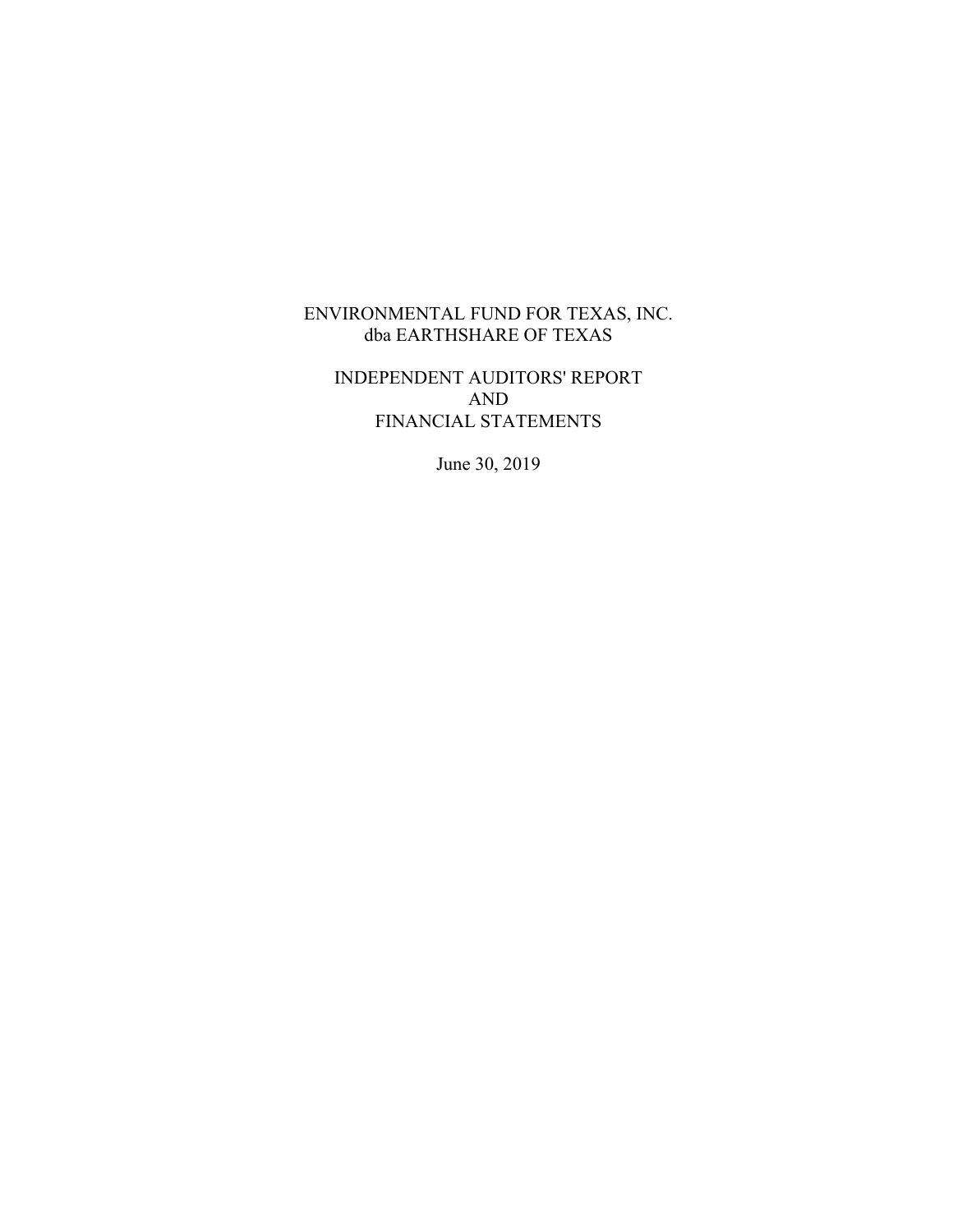# INDEPENDENT AUDITORS' REPORT AND FINANCIAL STATEMENTS

# June 30, 2019

# INDEX TO FINANCIAL STATEMENTS

| Statement of Financial Position <u>manual measure of the statement</u> of Financial Position |  |
|----------------------------------------------------------------------------------------------|--|
|                                                                                              |  |
| Statement of Functional Expenses Material Assembly 2014 and 2015                             |  |
|                                                                                              |  |
|                                                                                              |  |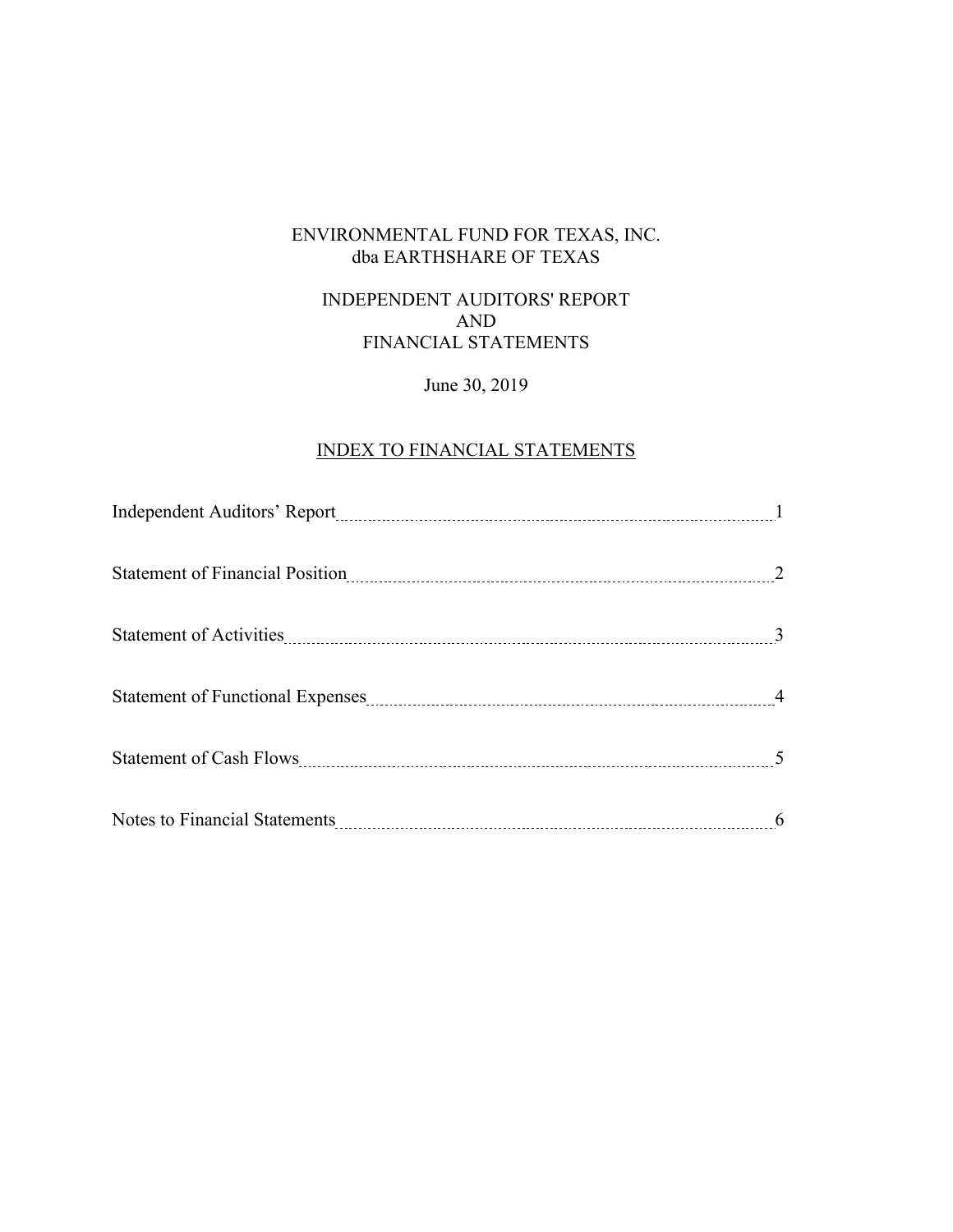# **Allman & Associates, Inc.**

 **CERTIFIED PUBLIC ACCOUNTANTS** 

9600 GREAT HILLS TRAIL SUITE 150W AUSTIN, TX 78759 (512) 502-3077 FAX: 888-512-7990 WWW.ALLMANCPAS.COM

#### INDEPENDENT AUDITORS' REPORT

To the Board of Directors Environmental Fund for Texas, Inc. dba Earthshare of Texas

We have audited the accompanying financial statements of Environmental Fund for Texas, Inc. dba EarthShare of Texas (a nonprofit corporation), which comprise the statement of financial position as of June 30, 2019, and the related statements of activities, functional expenses, and cash flows for the year then ended, and the related notes to the financial statements.

#### **Management's Responsibility for the Financial Statements**

Management is responsible for the preparation and fair presentation of these financial statements in accordance with accounting principles generally accepted in the United States of America; this includes the design, implementation, and maintenance of internal control relevant to the preparation and fair presentation of financial statements that are free from material misstatement, whether due to fraud or error.

#### **Auditors' Responsibility**

Our responsibility is to express an opinion on these financial statements based on our audit. We conducted our audit in accordance with auditing standards generally accepted in the United States of America. Those standards require that we plan and perform the audit to obtain reasonable assurance about whether the financial statements are free of material misstatement.

An audit involves performing procedures to obtain audit evidence about the amounts and disclosures in the financial statements. The procedures selected depend on the auditors' judgment, including the assessment of the risks of material misstatement of the financial statements, whether due to fraud or error. In making those risk assessments, the auditor considers internal control relevant to the entity's preparation and fair presentation of the financial statements in order to design audit procedures that are appropriate in the circumstances, but not for the purpose of expressing an opinion on the effectiveness of the entity's internal control. Accordingly, we express no such opinion. An audit also includes evaluating the appropriateness of accounting policies used and the reasonableness of significant accounting estimates made by management, as well as evaluating the overall presentation of the financial statements.

We believe that the audit evidence we have obtained is sufficient and appropriate to provide a basis for our audit opinion.

#### **Opinion**

In our opinion, the financial statements referred to above present fairly, in all material respects, the financial position of the Environmental Fund for Texas, Inc. dba EarthShare of Texas as of June 30, 2019, and the changes in its net assets and cash flows for the year then ended in accordance with accounting principles generally accepted in the United States of America.

Allman & Associato, Inc.

Austin, Texas May 6, 2020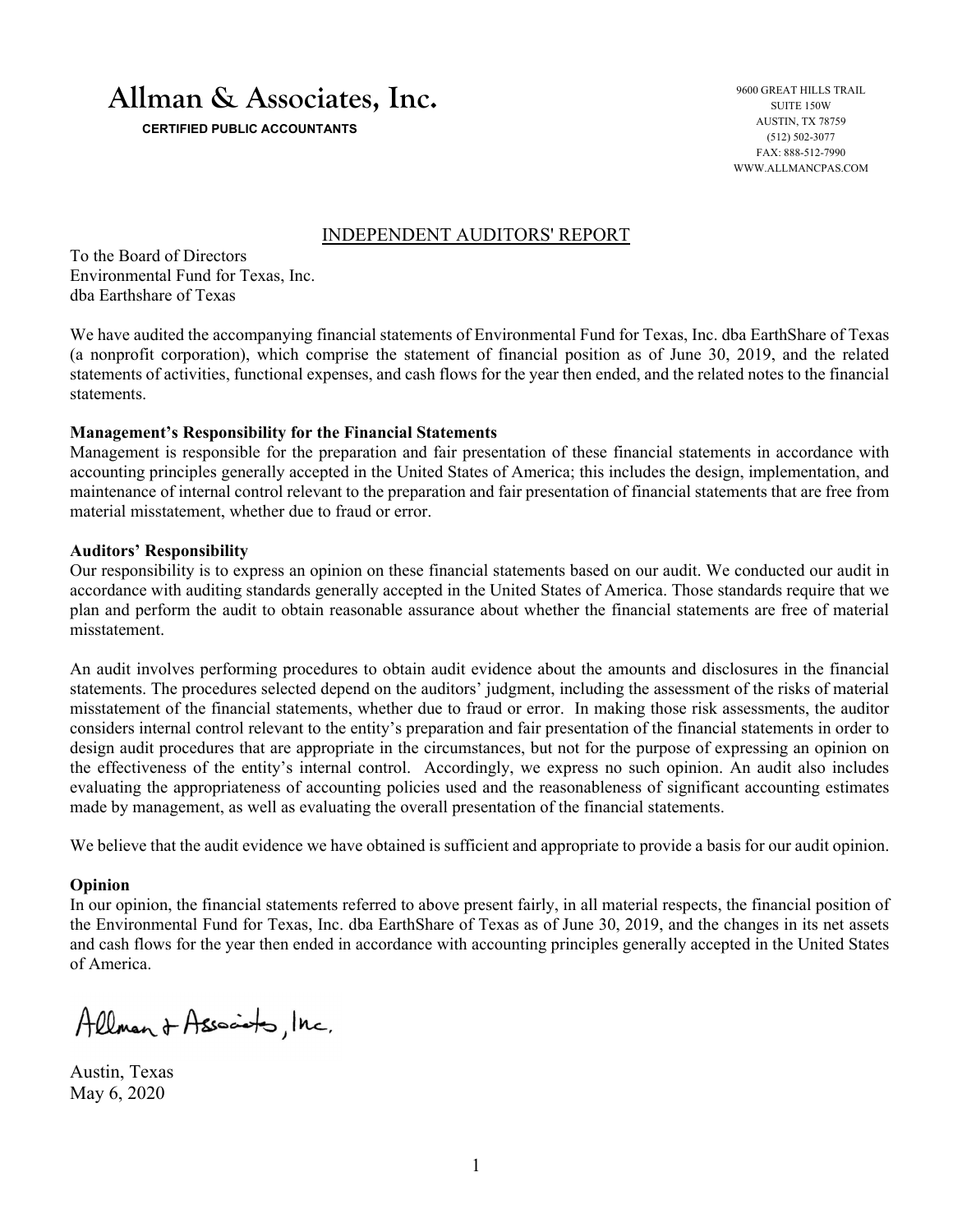# STATEMENT OF FINANCIAL POSITION

# June 30, 2019

# **Assets**

| <b>Current Assets:</b>                  |                           |           |
|-----------------------------------------|---------------------------|-----------|
| Cash and cash equivalents               | \$                        | 622,338   |
| Restricted cash                         |                           | 73,051    |
| Pledges receivable                      |                           | 161,036   |
| Grants receivable                       |                           | 25,000    |
| Other receivables                       |                           | 181,019   |
| Membership dues receivable              |                           | 95,193    |
| Prepaid expenses                        |                           | 1,143     |
| <b>Total Current Assets</b>             |                           | 1,158,780 |
| Furniture and equipment                 |                           | 9,607     |
| Less: Accumulated depreciation          |                           | (9,607)   |
| Furniture and equipment, net            |                           |           |
| <b>Total Assets</b>                     | $\boldsymbol{\mathsf{S}}$ | 1,158,780 |
| <b>Liabilities and Net Assets</b>       |                           |           |
| <b>Current Liabilities:</b>             |                           |           |
| Accounts payable                        | \$                        | 6,927     |
| COACCC funds payable                    |                           | 68,569    |
| Distributions payable                   |                           | 473,991   |
| Waco SECC payable                       |                           | 2,801     |
| Other campaigns payable                 |                           | 200,662   |
| <b>Total Current Liabilities</b>        |                           | 752,950   |
| Net Assets:                             |                           |           |
| Without donor restrictions              |                           |           |
| Undesignated                            |                           | 405,830   |
| <b>Total Net Assets</b>                 |                           | 405,830   |
| <b>Total Liabilities and Net Assets</b> | \$                        | 1,158,780 |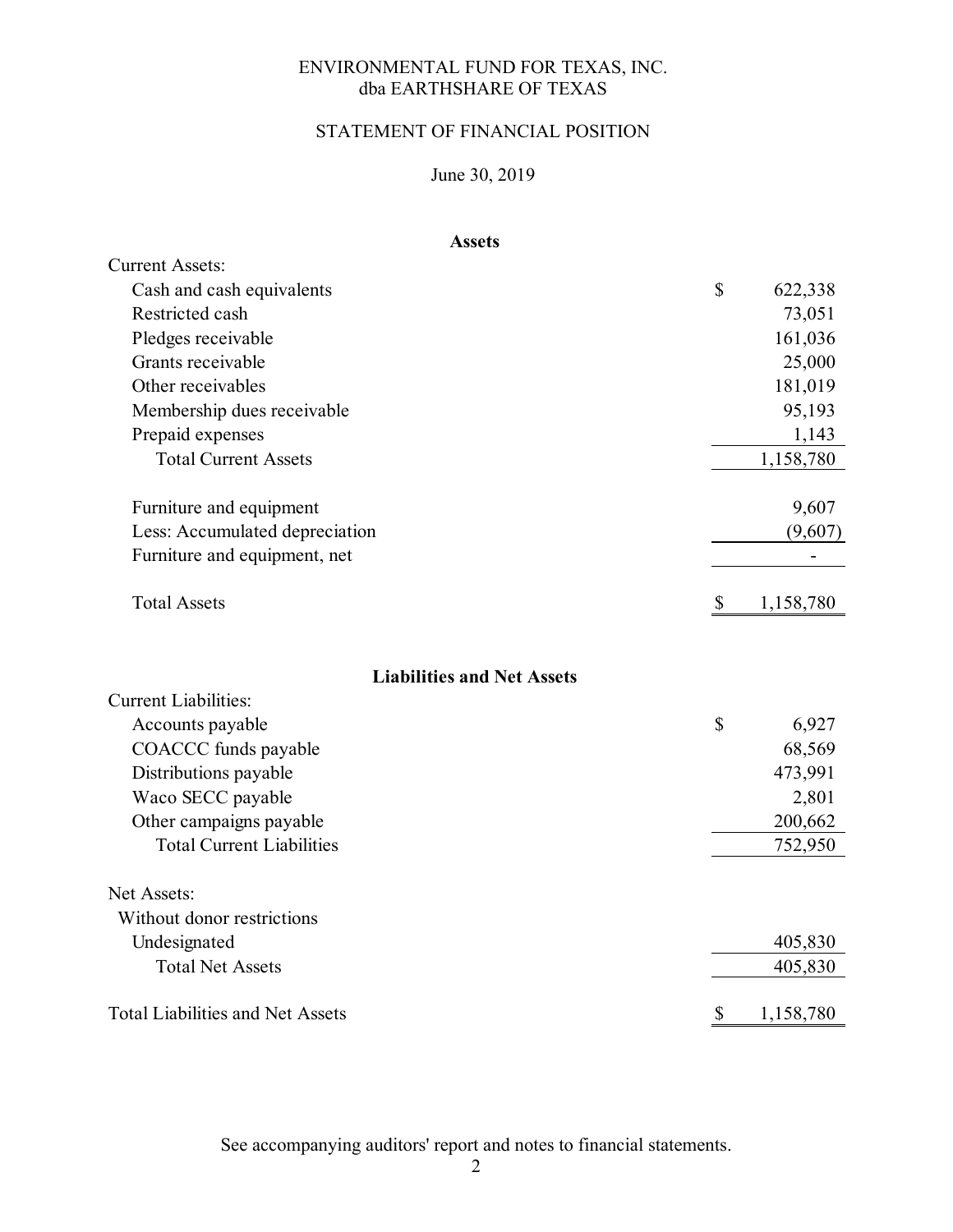# STATEMENT OF ACTIVITIES

# Year Ended June 30, 2019

| Change in Net Assets Without Donor Restrictions: |               |
|--------------------------------------------------|---------------|
| Public Support and Revenue                       |               |
| Public Support                                   |               |
| Gross campaign pledges                           | \$<br>324,089 |
| Less: Fees and shrinkage                         | (53, 584)     |
| Less: Designated to specific organizations       | (237,601)     |
| Public support designated to EarthShare of Texas | 32,904        |
| Revenue                                          |               |
| Membership dues                                  | 162,150       |
| Cause campaign revenue                           | 551,000       |
| Management fee revenue                           | 50,290        |
| Grants and contributions                         | 32,073        |
| In-kind contributions                            | 32,500        |
| Other income                                     | 2,091         |
| Interest income                                  | 492           |
| <b>Total Revenue</b>                             | 830,596       |
| <b>Total Public Support and Revenue</b>          | 863,500       |
| Expenses                                         |               |
| Program services                                 |               |
| Campaign management                              | 836,344       |
| Supporting services                              |               |
| Management and general                           | 57,017        |
| Fundraising                                      | 2,352         |
| Total supporting services                        | 59,369        |
| <b>Total Expenses</b>                            | 895,713       |
| Change in net assets without donor restrictions  | (32,213)      |
| Net assets, beginning of year                    | 438,043       |
| Net assets, end of year                          | \$<br>405,830 |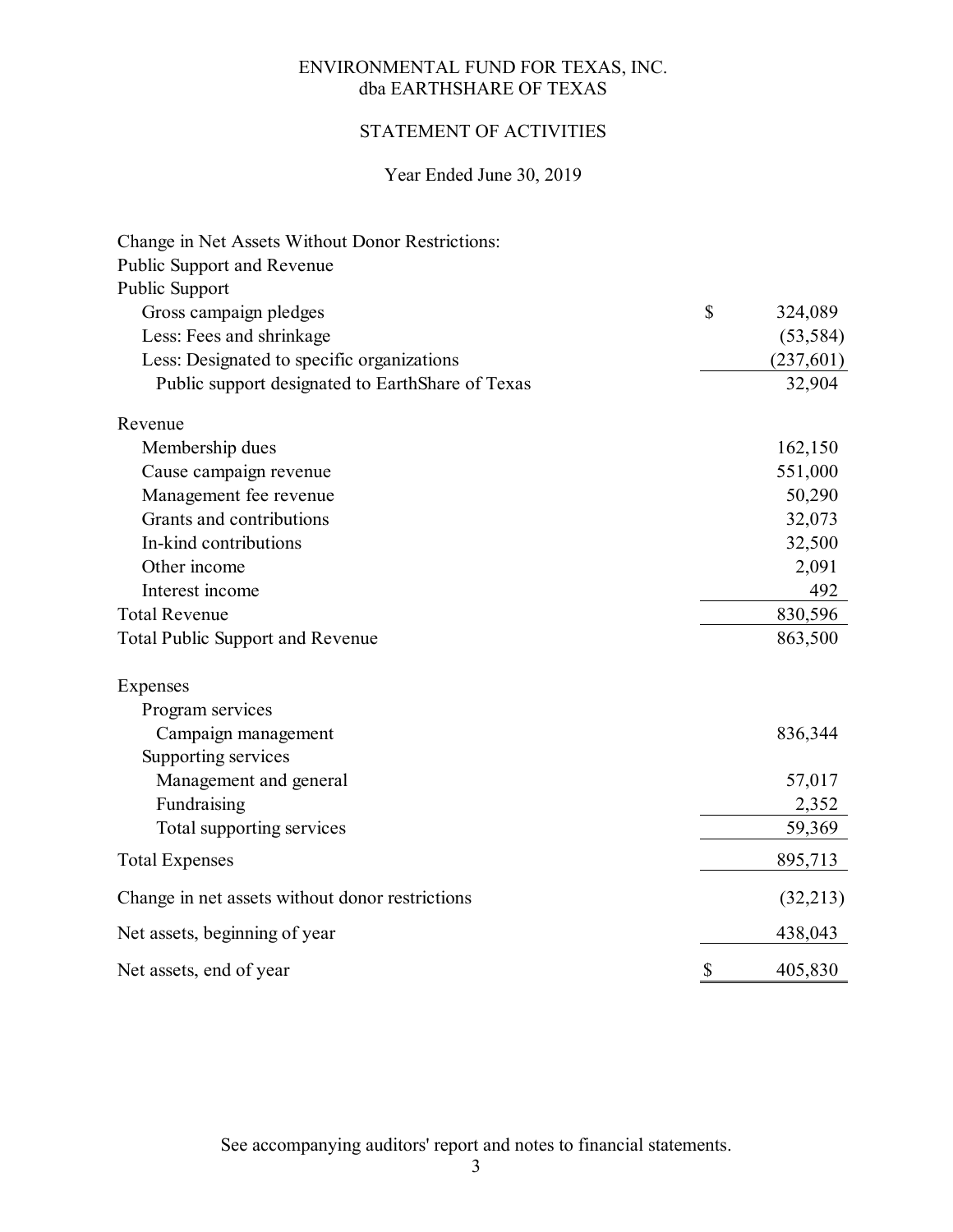#### STATEMENT OF FUNCTIONAL EXPENSES

# Year Ended June 30, 2019

|                              |          | <b>Program Services</b> |                           |                   | <b>Supporting Services</b> |       |               |         |
|------------------------------|----------|-------------------------|---------------------------|-------------------|----------------------------|-------|---------------|---------|
|                              | Campaign |                         |                           | <b>Management</b> |                            |       |               |         |
|                              |          | <b>Management</b>       | and General               |                   | <b>Fundraising</b>         |       | <b>Total</b>  |         |
| Wages and benefits           | \$       | 167,404                 | $\boldsymbol{\mathsf{S}}$ | 20,926            | $\mathbb{S}$               | 1,902 | $\mathcal{S}$ | 190,232 |
| Advertising and promotion    |          | 400                     |                           |                   |                            |       |               | 400     |
| Affiliation fee              |          | 10,388                  |                           |                   |                            |       |               | 10,388  |
| Bank charges                 |          | 2,117                   |                           |                   |                            |       |               | 2,117   |
| Bad debt expense             |          |                         |                           | 2,118             |                            |       |               | 2,118   |
| Campaign fees and expenses   |          | 13,024                  |                           |                   |                            |       |               | 13,024  |
| Distributions to members     |          | 32,904                  |                           |                   |                            |       |               | 32,904  |
| Dues and subscriptions       |          | 239                     |                           |                   |                            |       |               | 239     |
| Insurance                    |          | 1,377                   |                           | 172               |                            | 16    |               | 1,565   |
| In-kind rent                 |          | 28,600                  |                           | 3,575             |                            | 325   |               | 32,500  |
| Cause campaign distributions |          | 551,000                 |                           |                   |                            |       |               | 551,000 |
| Office expense               |          |                         |                           | 1,298             |                            |       |               | 1,298   |
| Postage and shipping         |          | 338                     |                           |                   |                            |       |               | 338     |
| Printing and reproduction    |          | 1,916                   |                           | 239               |                            | 22    |               | 2,177   |
| Professional services        |          |                         |                           | 27,669            |                            |       |               | 27,669  |
| Repairs and maintenance      |          | 2,710                   |                           | 339               |                            | 30    |               | 3,079   |
| Supplies                     |          | 2,245                   |                           | 280               |                            | 26    |               | 2,551   |
| Telephone                    |          | 1,616                   |                           | 202               |                            | 18    |               | 1,836   |
| Travel                       |          | 6,917                   |                           | 199               |                            | 13    |               | 7,129   |
| Waco Area SECC expenses      |          | 678                     |                           |                   |                            |       |               | 678     |
| Capitol Area SECC expenses   |          | 12,471                  |                           |                   |                            |       |               | 12,471  |
| <b>Total Expenses</b>        | \$       | 836,344                 | \$                        | 57,017            | \$                         | 2,352 | \$            | 895,713 |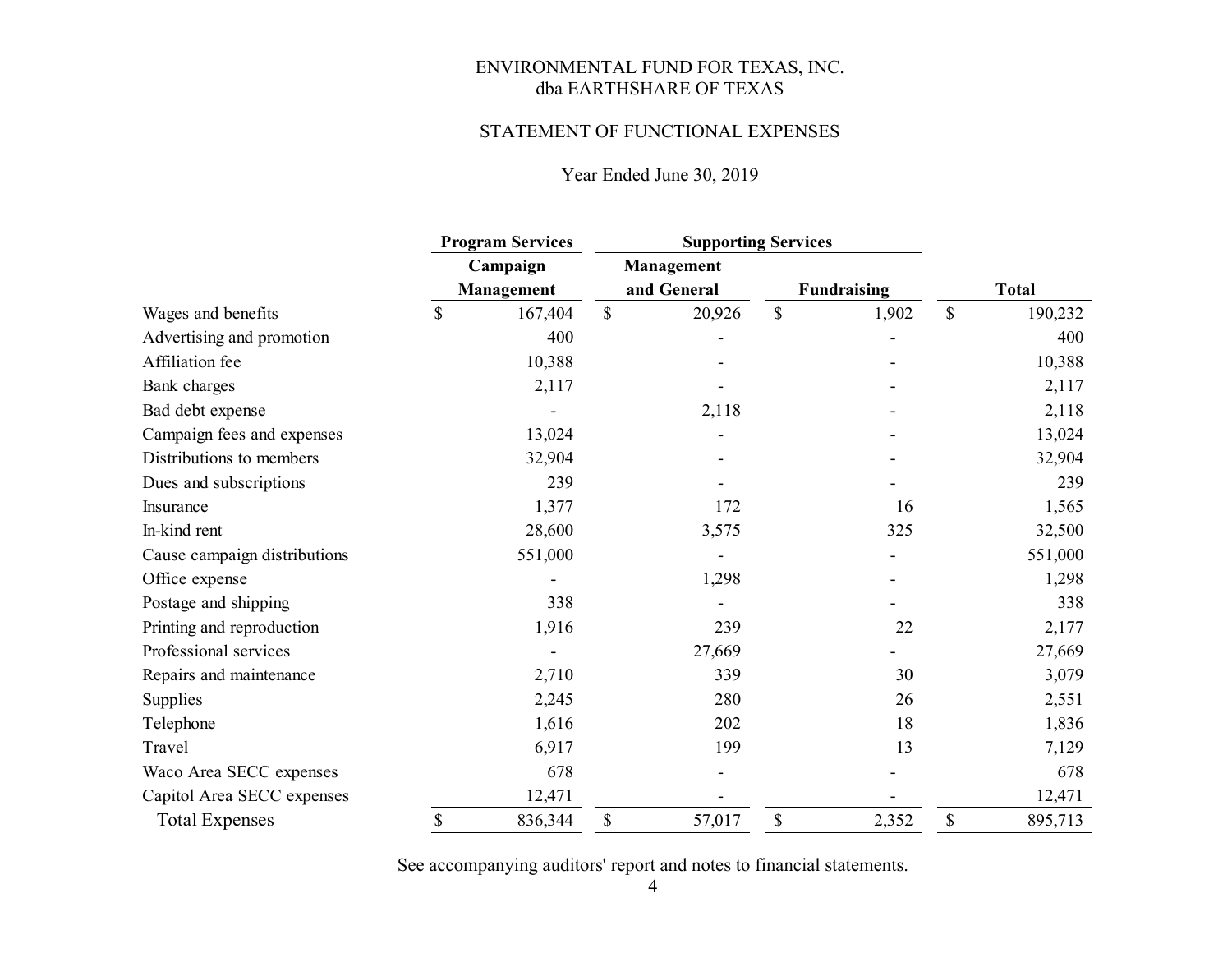# STATEMENT OF CASH FLOWS

# Year Ended June 30, 2019

| Cash Flows From Operating Activities:                |                |
|------------------------------------------------------|----------------|
| Change in Net Assets                                 | \$<br>(32,213) |
| Adjustments to Reconcile Change in Net Assets        |                |
| to Net Cash Provided (Used) by Operating Activities: |                |
| Changes in assets and liabilities:                   |                |
| Pledges receivable                                   | 46,462         |
| Grants receivable                                    | (25,000)       |
| Membership dues and other receivables                | (211, 127)     |
| Prepaid expenses                                     | 605            |
| Accounts payable                                     | (952)          |
| COACC funds payable                                  | (28,980)       |
| Distributions payable                                | 68,074         |
| Net Cash Used By Operating Activities                | (183, 131)     |
| Change In Cash and Cash Equivalents                  | (183, 131)     |
| Beginning Cash and Cash Equivalents                  | 878,520        |
| <b>Ending Cash and Cash Equivalents</b>              | \$<br>695,389  |
| Supplemental disclosure of cash flow information:    |                |
| Income taxes paid                                    | \$             |
| Interest paid                                        | \$             |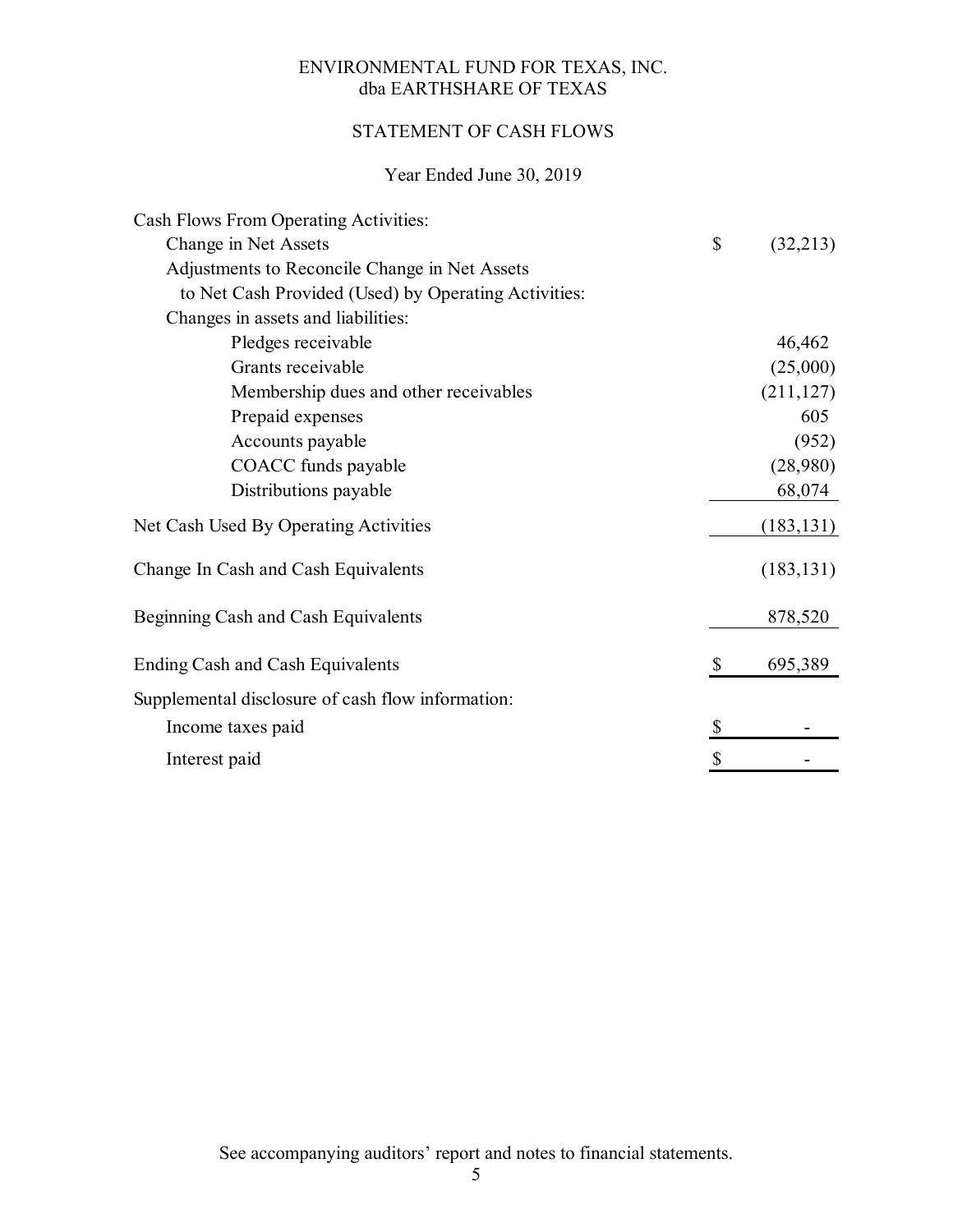#### NOTES TO FINANCIAL STATEMENTS

#### June 30, 2019

# 1. SUMMARY OF SIGNIFICANT ACCOUNTING POLICIES

#### **Organization**

The Environmental Fund for Texas, Inc., dba EarthShare of Texas, (the "Organization") is a notfor-profit organization that was founded in 1992 as a federation of qualified member organizations ("Members"). The Organization conserves natural resources and builds a healthy and sustainable environment by leveraging monetary contributions to its member organizations, employers, and the community. The Organization supports more than 40 of the most respected conservation and environmental organizations in Texas. From air quality to wildlife rehabilitation to the development of green technology, Members work to protect the environment. In 1997, the Organization affiliated itself with EarthShare, a national federated fund-raising organization, and supports more than 30 national organizations through this affiliation. EarthShare primary revenues are membership dues and cause campaign revenue.

The Organization protects its donors by ensuring that each of its member groups adheres to strict eligibility criteria and operates with the highest possible ethical and professional standards. Members are also required to pay annual dues which are used to fund the operations of the Organization. The Organization's main activity is campaign management. Annual campaigns are conducted by the Organization to raise public support for distribution to members. Funds are raised during a campaign period, which is the time between the start of the planning, promotion, and initiation of appeals for contributions and pledges under a particular annual campaign and the formal termination date of the campaign. Most annual campaigns of the Organization are conducted in the fall of each year. The Organization distributes campaign funds using a distribution year, which is the 12-month period for which funds from a particular campaign are earmarked to be distributed to participating agencies. Distributions are made quarterly. The Organization earns administrative fees for conducting campaigns, monitoring and distributing funds to participant agencies, and other donor designated organizations.

#### **Basis of Accounting**

The financial statements have been prepared on the accrual basis of accounting. Using this method of accounting, revenues and other support and the related accounts receivable are reported when the funds are considered earned, regardless of when the cash is received. Expenses and the related accounts payable are reported when the obligation is incurred, regardless of when the cash is disbursed.

# **Use of Estimates**

The preparation of financial statements in conformity with accounting principles generally accepted in the United States of America requires management to make estimates and assumptions that affect the reported amounts of assets and liabilities and disclosure of contingent assets and liabilities at the date of the financial statements and the reported amounts of revenues and expenses during the reporting period. Actual results could differ from those estimates.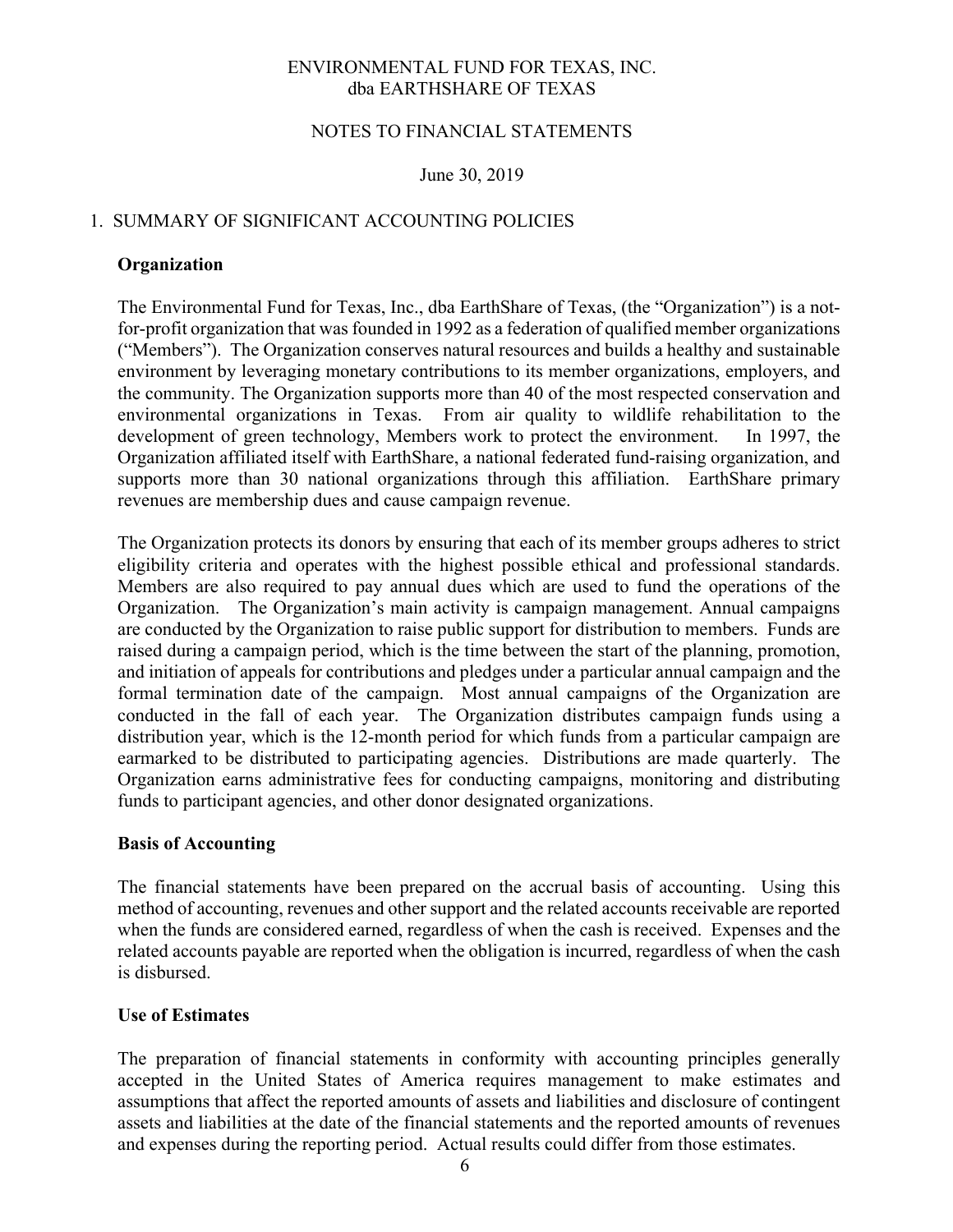### NOTES TO FINANCIAL STATEMENTS

#### June 30, 2019

## 1. SUMMARY OF SIGNIFICANT ACCOUNTING POLICIES (continued)

#### **Classification of Net Assets**

Net assets and revenues, expenses, gains, and losses are classified based on the existence or absence of donor, or grantor, imposed restrictions. Financial statement presentation follows the Financial Accounting Standards Board ASC 958-205, *Not-for-Profit Entities Presentation of Financial Statements*.

Net assets of the Organization and changes therein are classified and reported as follows:

*Net assets without donor restrictions –* Net assets available for use in general operations and are not subject to donor-imposed restrictions. These net assets may be used for any purpose or designated for specific purposes by action of the board.

*Net assets with donor restrictions* – Net assets subject to donor imposed restrictions. Some donor-imposed restrictions are temporary in nature, such as those that will be met by the passage of time or other events specified by the donor. Other donor-imposed restrictions are perpetual in nature and require that the assets be maintained permanently. Donor-imposed restrictions are released when a restriction expires, that is, when the stipulated time has elapsed, when the stipulated purpose for which the resource was restricted has been fulfilled, or both. There were no net assets with donor restrictions at June 30, 2019.

#### **Cash and Cash Equivalents**

For the purpose of the statement of cash flows, the Organization considers cash and highly liquid investments with maturities of three months or less when purchased to be cash equivalents, except when held specifically for investment purposes. Restricted cash is included in the cash and cash equivalents in the statement of cash flows at year end. The following table provides a reconciliation of cash, cash equivalents and restricted cash reported in the statement of financial position that sum to totals of the same such amounts in the statement of cash flows.

|                                                      |              | Amount  |
|------------------------------------------------------|--------------|---------|
| Cash                                                 | <sup>8</sup> | 494,465 |
| Money market                                         |              | 127,873 |
| Restricted cash - City of Austin Charitable Campaign |              | 70,280  |
| Restricted cash - Waco SECC                          |              | 2,771   |
| Total                                                | <b>S</b>     | 695,389 |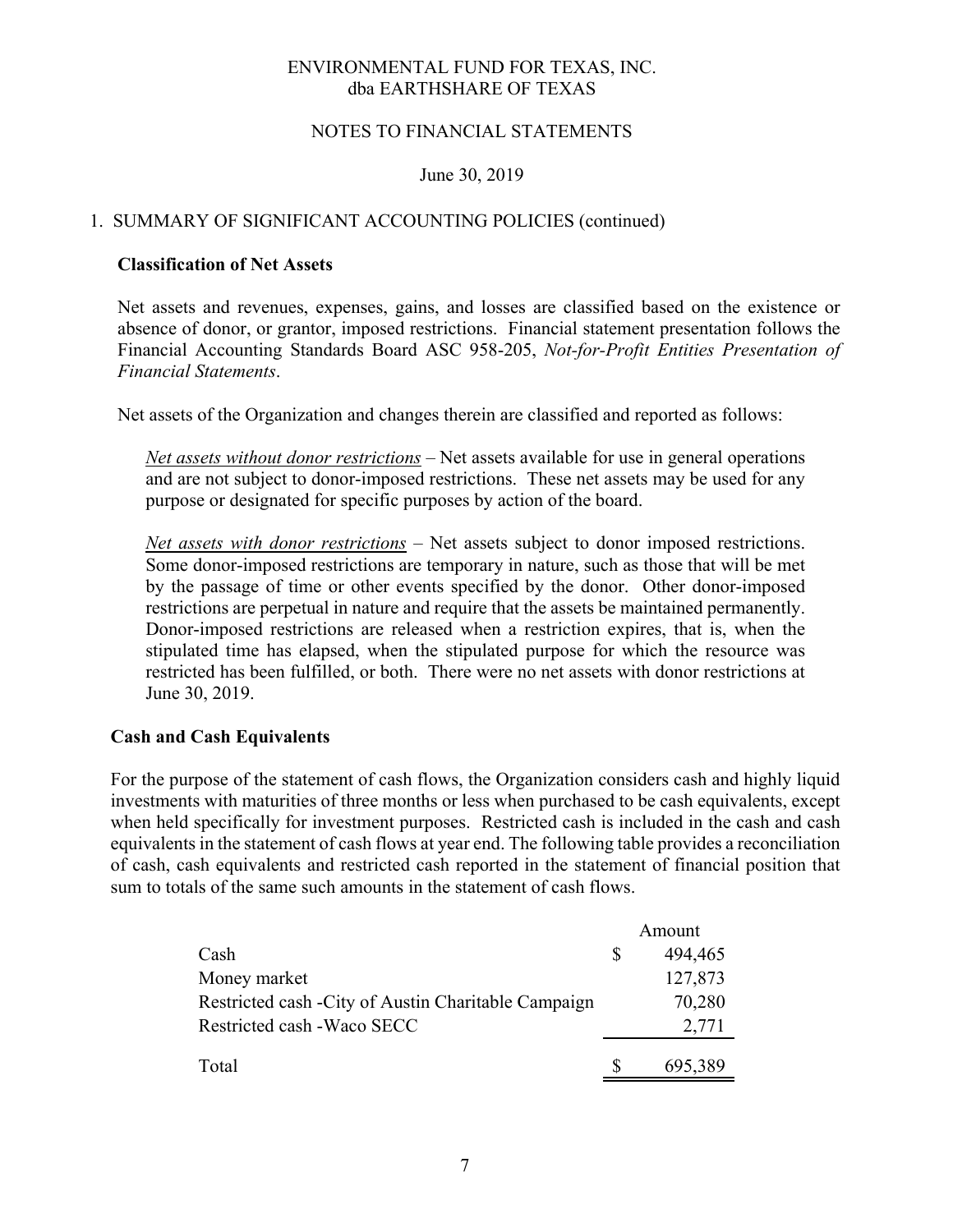# NOTES TO FINANCIAL STATEMENTS

## June 30, 2019

# 1. SUMMARY OF SIGNIFICANT ACCOUNTING POLICIES (continued)

#### **Campaign Pledges**

Campaign pledges are recorded in the financial statements upon receipt of pledge information from the campaigns. The Organization honors designations made to each member organization. As all pledges are expected to be collected within one year, they are recorded at their net realizable value, which approximates fair value. This is achieved by recording the pledges net of the estimated uncollectible pledges (shrinkage) and for estimated costs incurred by others (fees). Shrinkage occurs when state employees leave their employment thus leaving pledge balance as uncollectible. This shrinkage is calculated based on historical collection percentages.

#### **Contributions and Grants**

Contributions and grants are considered available for unrestricted use unless specifically restricted by donor or grantor. Donor-restricted contributions and grants are reported as increases in donorrestricted net assets depending on the nature of the restriction. When a restriction expires, donorrestricted net assets are reclassified to unrestricted net assets and reported in the statement of activities as net assets released from restrictions. Contributions with donor restrictions received in the same year as the restriction expires are reported as unrestricted.

#### **Receivables**

Pledges, grants and membership dues receivable report promises to give, amounts owed due to contractual relationships, or membership fees due from participating agencies. Any allowance for uncollectible amounts is based on prior years' collection experience, the age of the receivable, and management's analysis of any other specific circumstances related to individual receivables. The allowance for uncollectible accounts is considered an accounting estimate. This estimate may be adjusted as more current information becomes available and any adjustment could be significant. There were no balances for allowances for uncollectible accounts as of June 30, 2019 as all balances were deemed collectible by management.

#### **Furniture and Equipment**

Furniture and equipment items in excess of \$500 are capitalized at cost, or if donated, at estimated fair value at the time of donation. Depreciation is computed on a straight-line basis using estimated useful lives of three to ten years. When assets are retired, or otherwise disposed of, the cost and related accumulated depreciation are removed from the accounts, and any resulting gain or loss is recognized in the period. Maintenance and repairs are charged to expense as incurred. Depreciation expense was \$0 for the year ended June 30, 2019.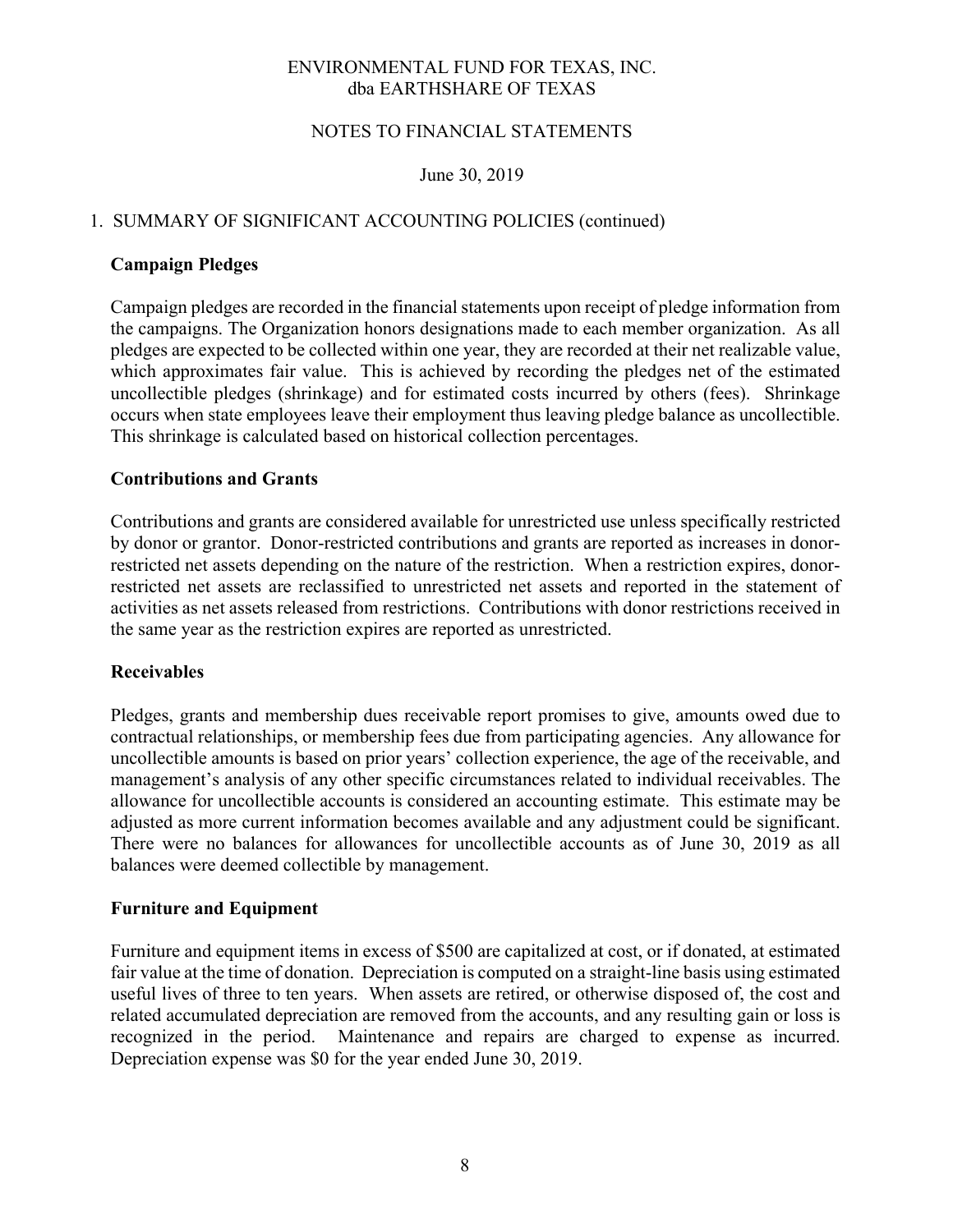### NOTES TO FINANCIAL STATEMENTS

June 30, 2019

# 1. SUMMARY OF SIGNIFICANT ACCOUNTING POLICIES (continued)

#### **Distributions Payable**

Pledges that are designated to the Organization's member agencies are recorded as distributions payable. Cash received from campaigns is allocated to each participating member agency in the ratio that each agency was designated from the relevant campaign. Member's share of undesignated pledges is calculated based upon a board-approved formula. Prior to the quarterly distribution of the campaign receipts to Members, expenses approved by the Members are deducted and are recorded as administrative charges for raising funds on behalf of others.

## **COACCC Funds Payable**

Pledges and contributions that are designated to the Organization's member agencies that are received from participating City of Austin employees are recorded as City of Austin Combined Charities Campaign ("COACCC") funds payable. Cash received is allocated to each participating member agency in the ratio that each agency was designated from the donor. The Member's share of undesignated pledges is calculated based upon a ratio derived from the percent of designated funds received. Fund are distributed on a bi-monthly basis and administrative charges are deducted on the first distribution of the year.

#### **Functional Expenses**

The costs of providing program and supporting services have been summarized on a functional basis in the statement of activities. The statement of functional expenses presents the natural classification detail of expense by function. Accordingly, certain costs have been allocated among the programs and supporting services benefited. Expenses that can be identified with a specific program or that relate to a specific source of revenue are allocated directly to that program.

#### **Concentration of Credit Risk**

Financial instruments which potentially subject the Organization to concentrations of credit risk consist primarily of cash and cash equivalents and accounts receivable. Cash and cash equivalent accounts exceeded the maximum Federal Deposit Insurance Corporation limits by \$485,219 at June 30, 2019.

The Organization generally does not maintain collateral for its accounts receivable and does not believe significant credit risk exists as of June 30, 2019.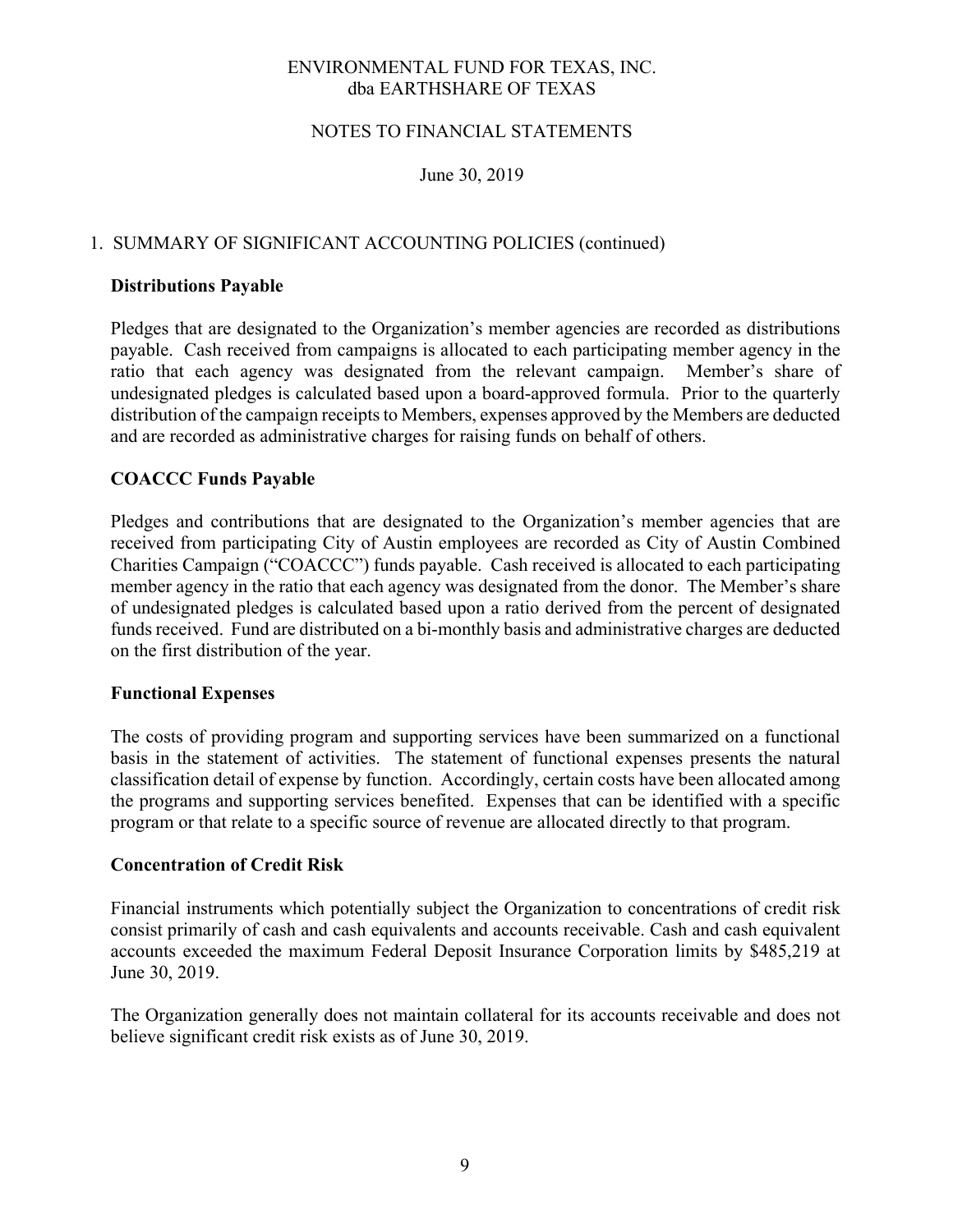#### NOTES TO FINANCIAL STATEMENTS

#### June 30, 2019

# 1. SUMMARY OF SIGNIFICANT ACCOUNTING POLICIES (continued)

#### **Income Taxes**

The Organization is exempt from federal income taxes under Internal Revenue Code Section  $501(c)(3)$ . Additionally, the Organization qualifies for the charitable contribution deduction and has been classified as an organization other than a private foundation under Section 509(a).

The Organization has adopted the recognition requirements for uncertain tax positions as required by generally accepted accounting principles, with no cumulative effect adjustment required. Income tax benefits are recognized for income tax positions taken or expected to be taken in a tax return, only when it is determined that the income tax position will more likely than not be sustained upon examination by taxing authorities. The Organization has analyzed the tax positions taken in its filings with the Internal Revenue Service and state jurisdictions where it operates. The Organization believes that its income tax filing positions will be sustained upon examination and does not anticipate any adjustments that would result in a material adverse effect on the Organization's financial position, changes in its net assets or cash flows. Accordingly, the Organization has not recorded any reserves, or related accruals for interest and penalties for uncertain income tax positions at June 30, 2019. The Organization is subject to income tax audits for the previous three years which are open. There are currently no audits for any tax periods in progress.

#### **Change in Not-for-Profit Accounting Standard**

On August 18, 2016, FASB issued accounting standards Update (ASU) 2016-14, Not-for-Profit Entities (Topic 958) – *Presentation of Financial Statements of Not-for-Profit Entities*. The update addresses the complexity and understandability of net asset classification, deficiencies in information about liquidity and availability of resources, and the lack of consistency in the type of information about expenses and investment return. ASU 2016-14 has been implemented and the presentation in the financial statements has been adjusted accordingly.

# 2. FAIR VALUE OF FINANCIAL INSTRUMENTS

The requirements of Fair Value Measurements and Disclosures of the Accounting Standards Codification apply to all financial instruments and all nonfinancial assets and nonfinancial liabilities that are being measured and reported on a fair value basis. Fair value is a market-based measurement, not an entity-specific measurement. For some assets and liabilities, observable market transactions or market information might be available. For other assets and liabilities, observable market transactions and market information might not be available. However, the objective of a fair value measurement is the same in both cases – to estimate the price at which an orderly transaction to sell the asset or to transfer the liability would take place between market participants at the measurement date under current market conditions (that is, an exit price).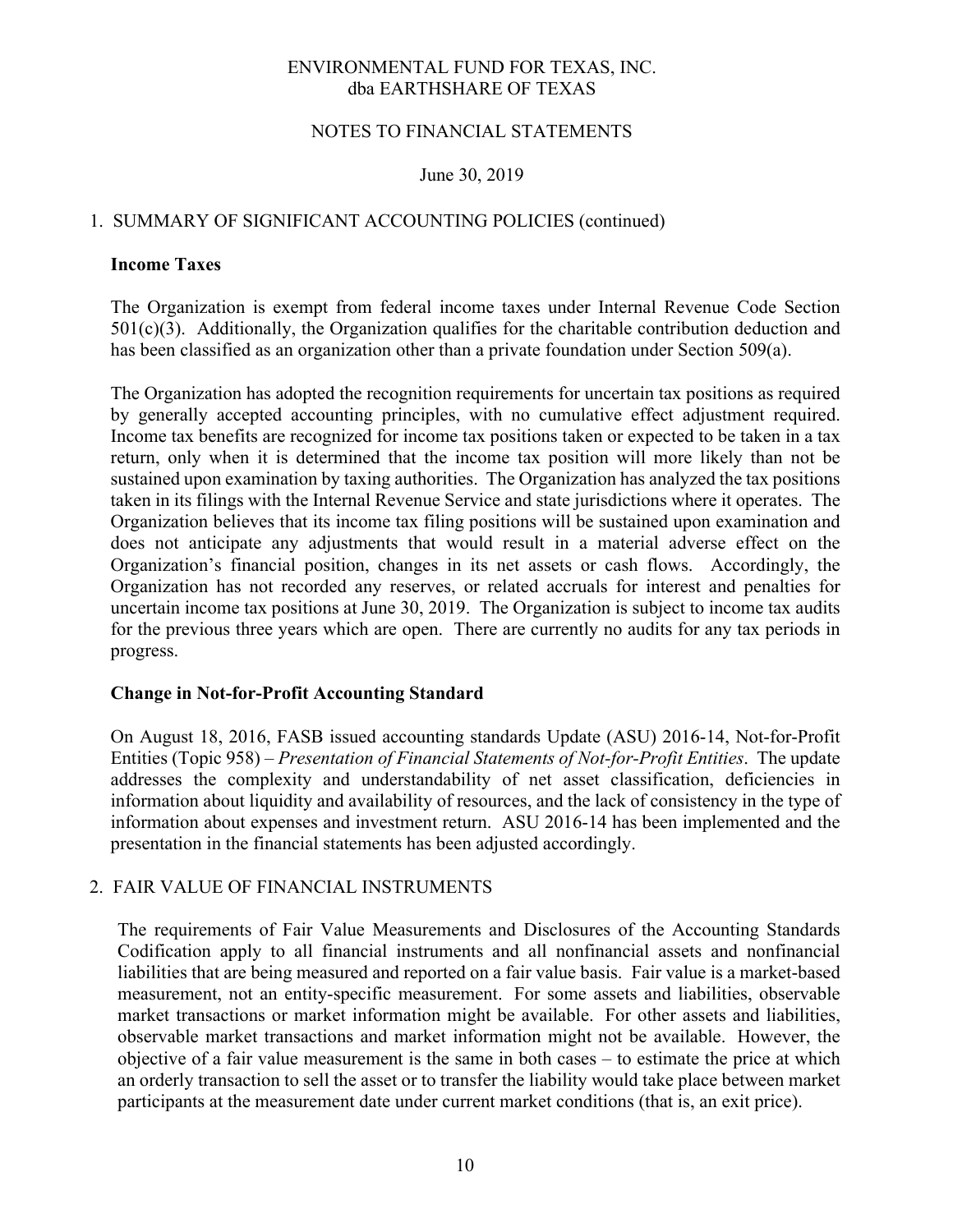# NOTES TO FINANCIAL STATEMENTS

## June 30, 2019

# 2. FAIR VALUE OF FINANCIAL INSTRUMENTS (continued)

Fair Value Measurements and Disclosures also establish a fair value hierarchy that prioritizes the inputs used in valuation methodologies into the following three levels:

- Level 1 Inputs Quoted prices (unadjusted) in active markets for identical assets or liabilities that the reporting entity can access at the measurement date.
- Level 2 Inputs Inputs other than quoted prices included with Level 1 that are observable for the asset or liability either directly or indirectly.
- Level 3 Inputs Unobservable inputs for the asset or liability.

The carrying values of the current assets and current liabilities approximate their fair value due to their short-term, highly liquid nature.

## 3. DESCRIPTION OF PROGRAM AND SUPPORTING SERVICES

The following program and supporting services are included in the accompanying financial statements:

*Program Services*: The Organization conducts annual campaigns to raise public support for distribution to participating agencies.

#### *Supporting Services:*

- Management and General Provides management and administrative functions necessary to ensure a proper office, articulates organizational strategies and administrative policies of the President and Board of Directors, maintains competent legal services for program administration, and properly manages the financial and budgetary responsibilities of the Organization.
- Fundraising Costs allocated to fundraising are direct costs related to specific campaigns operated by the Organization.

#### 4. RETIREMENT PLAN

The Organization offers full time employees the opportunity for participation in a contributory retirement plan. The Organization matches employees' contributions up to 3% of salary. The expense to the Organization for the year ended June 30, 2019 was \$3,212.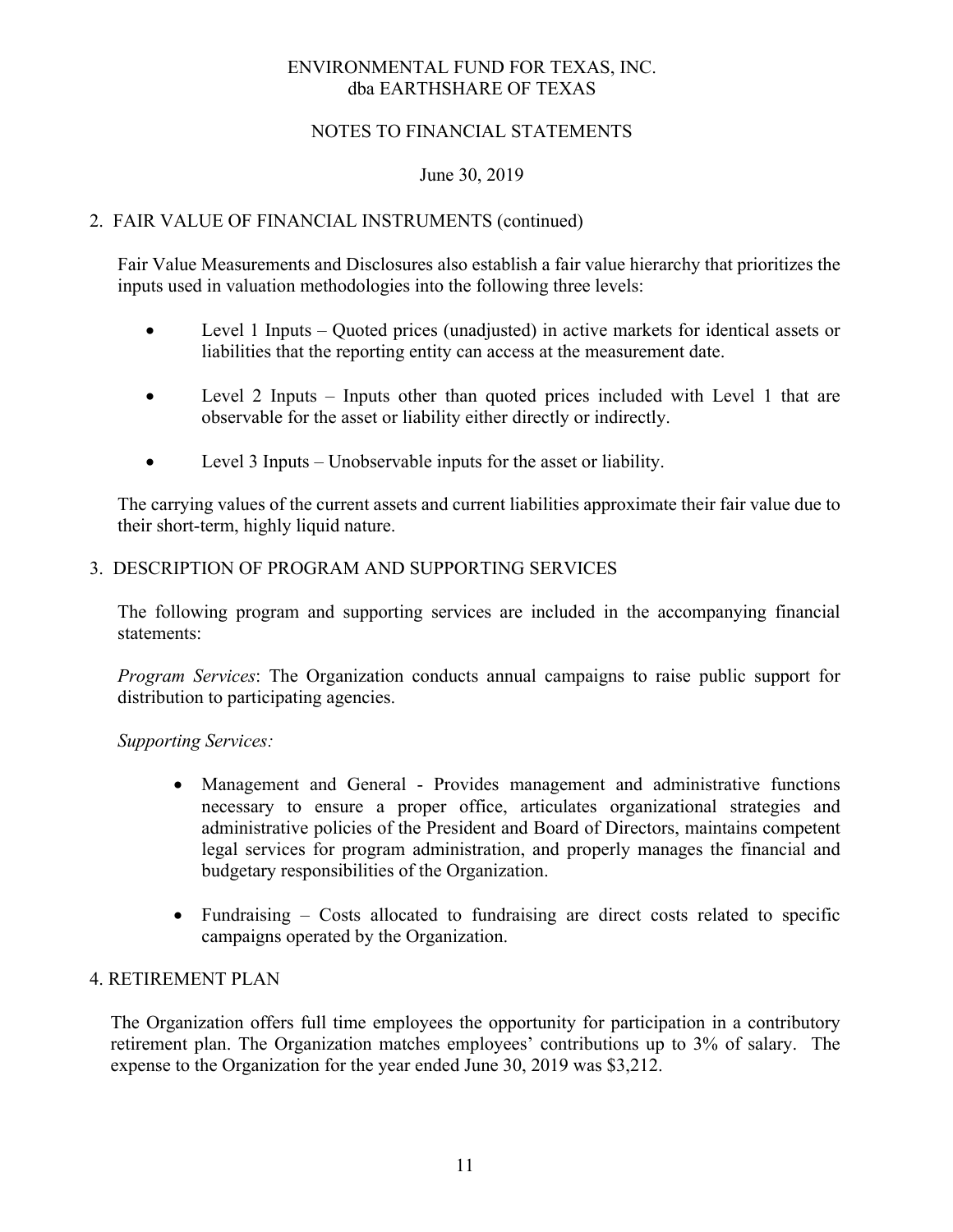### NOTES TO FINANCIAL STATEMENTS

#### June 30, 2019

# 5. PUBLIC SUPPORT DESIGNATED TO EARTHSHARE OF TEXAS

Public support received during the annual campaign, not designated for a specific participant organization, is to be allocated and distributed to participant agencies based on a formula determined by the governing board and approved by the membership council.

Such undistributed funds are to be allocated equally to fully participating agencies. The allocations are to be tracked and reported to participant agencies and no interest is to accumulate on undistributed funds. Whenever the Board authorizes payments on distributions, the payments will be pro-rata to participant agencies. If a participant agency resigns and is in good standing, the agency may receive its distribution whenever a payment occurs. However, if a participant agency is terminated, its distribution reverts to the Organization. Public Support Designated to EarthShare of Texas of \$32,904 agrees to Distributions to Members of \$32,904 on the Statement of Functional Expenses.

#### 6. IN-KIND RENT

Donations of materials or services that either create of enhance nonfinancial assets or that require specialized skills that would otherwise need to be purchased are recognized as revenues at their respective fair values. Donated office space of \$32,500 was recognized in the accompanying statement of activities for the year ended June 30, 2019.

#### 7. EARTHSHARE NATIONAL

The Organization is an affiliate of EarthShare, a national nonprofit that connects the most influential environmental organizations with employers, people and communities to protect the planet. As a state affiliate, the Organization supports the national member organizations by providing access to the state employee charitable campaigns. Affiliate fees paid to EarthShare National were \$10,388 for the year ended June 30, 2019.

# 8. LIQUIDITY AND AVAILABILITY

Financial assets available for general expenditure, that is, without donor or other restrictions limiting their use, within one year of the statement of financial position date, comprise the following.

| Cash and cash equivalents                         | 622,338   |
|---------------------------------------------------|-----------|
| Pledges receivable                                | 161,036   |
| Other receivables                                 | 181,019   |
| Membership dues receivable                        | 95,193    |
| Financial assets available to meet cash needs for |           |
| general expenditures within one year              | 1,059,586 |